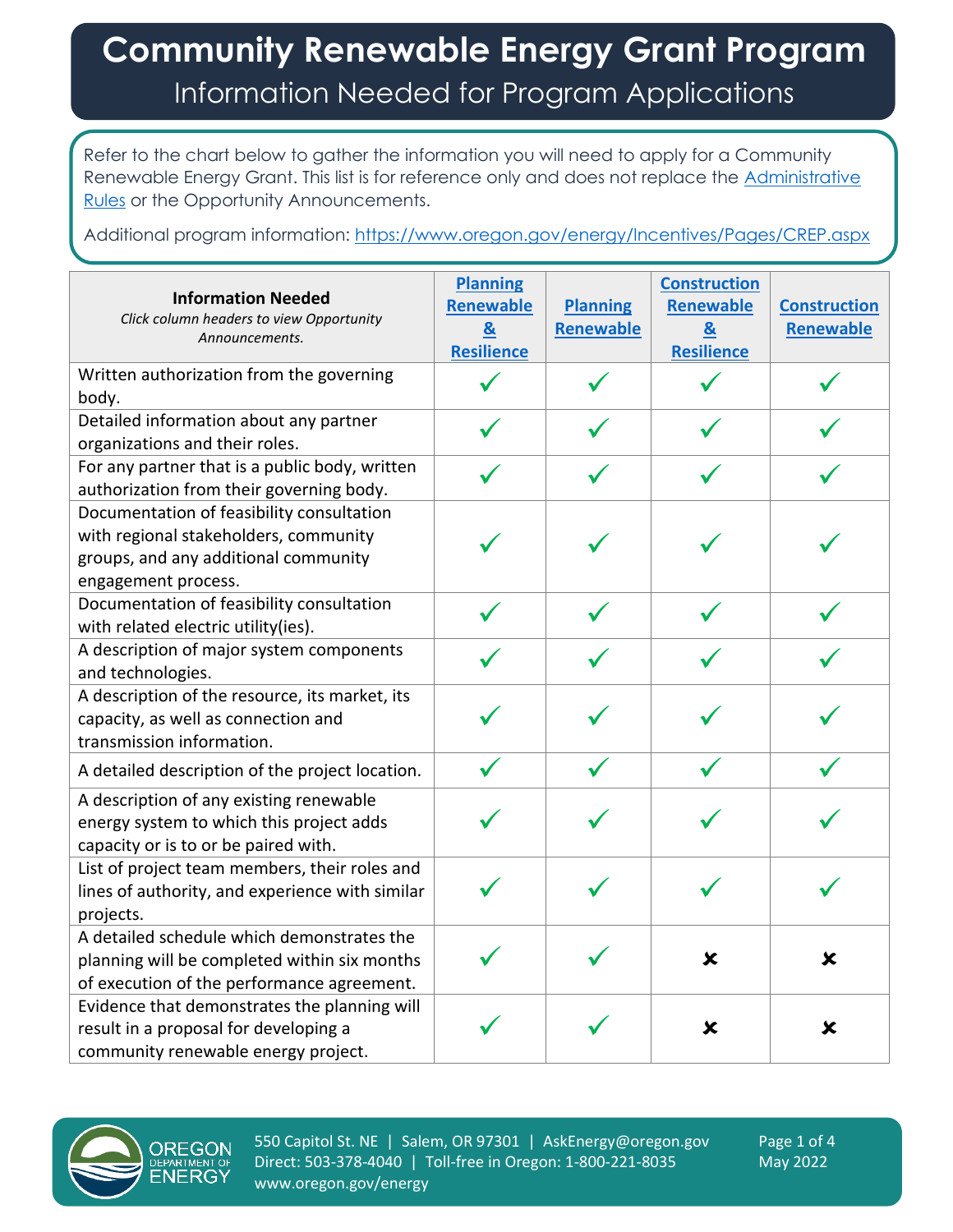| <b>Information Needed</b>                                                                                                                                                                                                                                                      | <b>Planning</b>           |                           | <b>Construction</b> |                     |
|--------------------------------------------------------------------------------------------------------------------------------------------------------------------------------------------------------------------------------------------------------------------------------|---------------------------|---------------------------|---------------------|---------------------|
|                                                                                                                                                                                                                                                                                | <b>Renewable</b>          | <b>Planning</b>           | <b>Renewable</b>    | <b>Construction</b> |
| Click column headers to view Opportunity<br>Announcements.                                                                                                                                                                                                                     | $\underline{8}$           | Renewable                 | $\mathbf{g}$        | Renewable           |
|                                                                                                                                                                                                                                                                                | <b>Resilience</b>         |                           | <b>Resilience</b>   |                     |
| A description of how consultation with the<br>following groups will be incorporated into the<br>planning:<br>Members of qualifying communities<br>Businesses and other stakeholders<br><b>Electric utilities</b>                                                               |                           |                           | ×                   | X                   |
| A description of project design, equipment,<br>engineering studies or calculations, the status<br>of the utility consultation and planning.                                                                                                                                    | ×                         | ×                         |                     |                     |
| A suitability assessment of the site with<br>details of site control.                                                                                                                                                                                                          | $\boldsymbol{\mathsf{x}}$ | $\boldsymbol{\mathsf{x}}$ |                     |                     |
| A statement of compliance with applicable<br>state and local regulations and that the<br>applicant will notify the appropriate agencies<br>and obtain required licenses and permits.                                                                                           | $\boldsymbol{\mathsf{x}}$ | $\boldsymbol{\mathsf{x}}$ |                     |                     |
| For projects generating renewable energy<br>and for energy storage projects:<br>Equipment technical specifications, including<br>the nameplate capacity in KW.                                                                                                                 | $\boldsymbol{\mathsf{x}}$ | $\boldsymbol{\mathsf{x}}$ |                     |                     |
| Manufacturer's information and warranties<br>for all major equipment.                                                                                                                                                                                                          | $\boldsymbol{\mathsf{x}}$ | $\boldsymbol{\mathsf{x}}$ |                     |                     |
| Documentation that the system will operate<br>for at least five years.                                                                                                                                                                                                         | $\boldsymbol{\mathsf{x}}$ | $\boldsymbol{\mathsf{x}}$ |                     |                     |
| For projects generating and/or storing<br>energy:<br>The projected amount of net energy the<br>project will generate and/or provide, in<br>KWh per year.<br>A renewable resource assessment and<br>proposed operational use cases.<br>A detailed construction plan and project | X                         | X                         | ╱                   |                     |
| schedule with major milestones including the<br>target operational date of the system. The<br>schedule must show construction beginning<br>within 12 months and completion within 36<br>months of execution of the performance<br>agreement.                                   | X                         | ×                         |                     |                     |
| A description of how the applicant will<br>manage planning, construction, and system<br>start-up. Include a commissioning plan if<br>developed.                                                                                                                                | ×                         | ×                         |                     |                     |



550 Capitol St. NE | Salem, OR 97301 | AskEnergy@oregon.gov Page 2 of 4<br>Direct: 503-378-4040 | Toll-free in Oregon: 1-800-221-8035 May 2022 Direct: 503-378-4040 | Toll-free in Oregon: 1-800-221-8035 www.oregon.gov/energy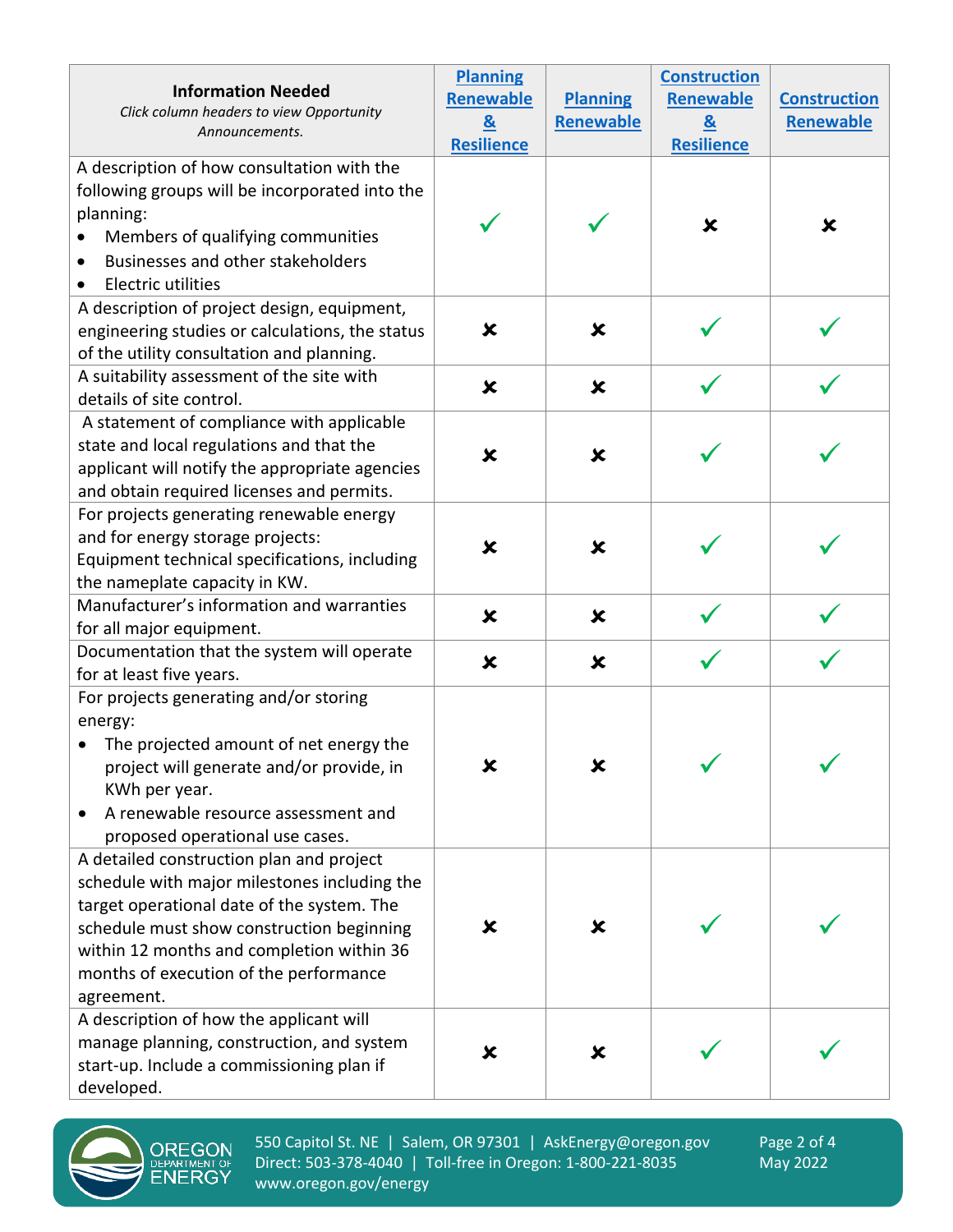| <b>Information Needed</b><br>Click column headers to view Opportunity<br>Announcements.                                                                                                                                                                                                                                                                                                                                                                                                                                                                                                                                                                                                                                                                                                                                                                                                                                                                                                                                                                                                                   | <b>Planning</b><br>Renewable<br>&<br>Resilience | <b>Planning</b><br><b>Renewable</b> | <b>Construction</b><br>Renewable<br>$\mathbf{g}$<br><b>Resilience</b> | <b>Construction</b><br>Renewable |
|-----------------------------------------------------------------------------------------------------------------------------------------------------------------------------------------------------------------------------------------------------------------------------------------------------------------------------------------------------------------------------------------------------------------------------------------------------------------------------------------------------------------------------------------------------------------------------------------------------------------------------------------------------------------------------------------------------------------------------------------------------------------------------------------------------------------------------------------------------------------------------------------------------------------------------------------------------------------------------------------------------------------------------------------------------------------------------------------------------------|-------------------------------------------------|-------------------------------------|-----------------------------------------------------------------------|----------------------------------|
| A detailed description that demonstrates the<br>project will operate as represented for at<br>least five years, and for the life of the project.<br>The applicant should show how the project<br>will be operated, the estimated costs, how<br>maintenance and operations will be<br>adequately funded, and that there will be<br>sufficient experienced personnel to operate<br>the project.                                                                                                                                                                                                                                                                                                                                                                                                                                                                                                                                                                                                                                                                                                             | ×                                               | ×                                   |                                                                       |                                  |
| List the number and estimated duration of<br>jobs for construction and installation listed by<br>trade, and the number and estimated<br>duration of jobs for system operations<br>through the life of the project, by trade.<br>Documentation of the community benefit<br>and equity considerations, and the extent to<br>which the project would be in and/or will<br>serve one or more qualifying communities,<br>including:<br>A description of qualifying communities<br>involved in project development and<br>operations, and the extent to which they<br>are represented in project leadership.<br>A description of any partnerships with<br>$\bullet$<br>qualifying communities.<br>A description of outreach done to<br>qualifying communities.<br>A description of any equity framework<br>used by applicant in developing the<br>project.<br>A description of the level of direct energy<br>cost savings to families and small<br>businesses that will result from the<br>project.<br>A description of the level of economic<br>$\bullet$<br>development that will result from the<br>project. | ×                                               | ×                                   |                                                                       |                                  |



550 Capitol St. NE | Salem, OR 97301 | AskEnergy@oregon.gov Page 3 of 4<br>Direct: 503-378-4040 | Toll-free in Oregon: 1-800-221-8035 May 2022 Direct: 503-378-4040 | Toll-free in Oregon: 1-800-221-8035 www.oregon.gov/energy